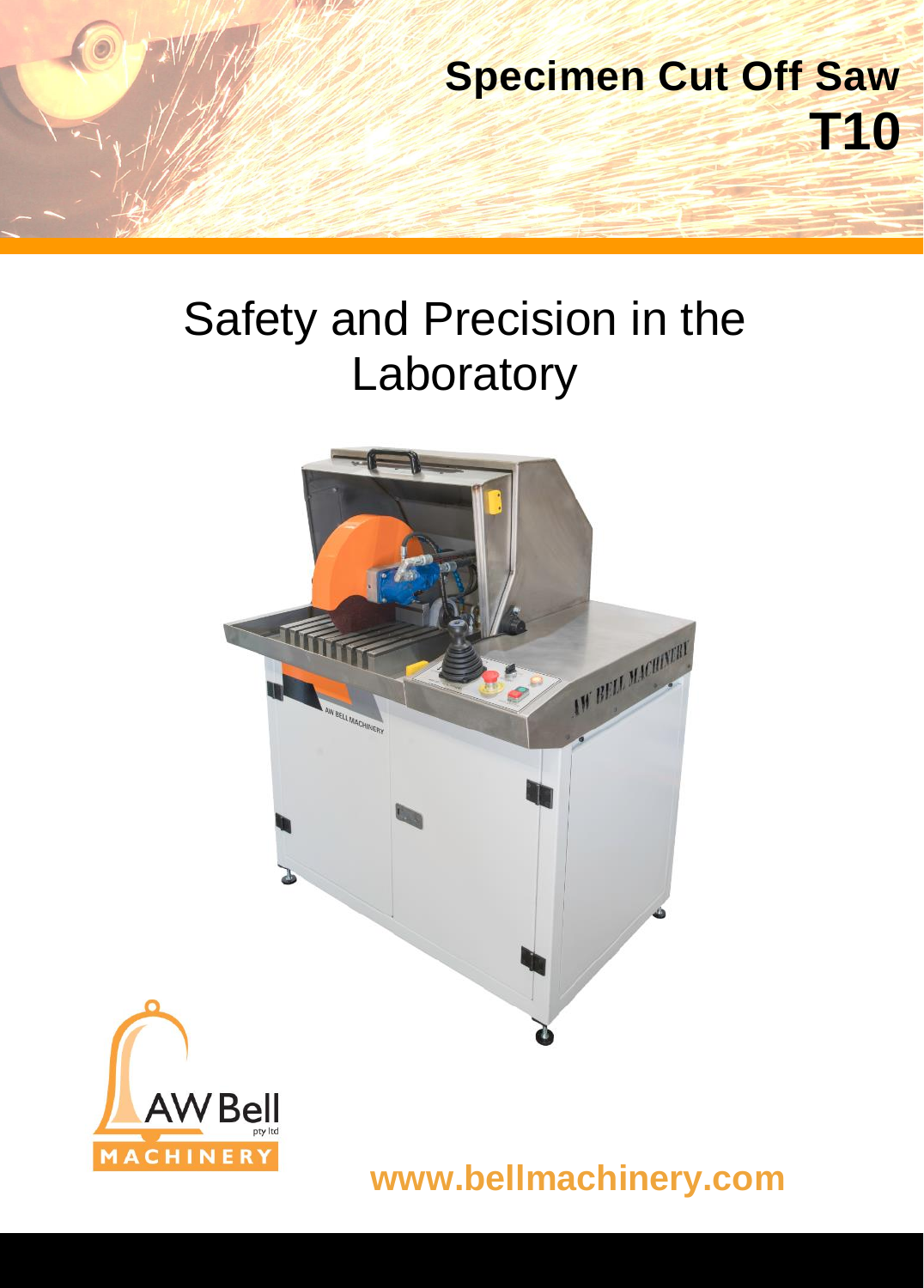# **OVERVIEW**

The T10 specimen cutting machine enables fast, cool cutting of test specimens in a fully enclosed cabinet, offering a high level of safety. The hydraulic drive provides a smooth application of power and quick starting and stopping of the cutting wheel. With powered feed of the cutting wheel, a consistent feed rate is maintained reducing operator. The machine features a unique 'joystick' control of the cutting wheel, parts mounting table, clamp and large viewing windows providing the operator with an unobstructed view of the workpiece and accurate cutting capabilities.

# **STANDARD FEATURES**

### **Safety**

Safety relays monitor doors and emergency stop devices to reliably shut the machine down at the first sign of safety breach. The loading door is designed such that it inhibits cutting while the door is open, yet provides fast and easy access for part loading, cleaning and cutting wheel change.



#### **Operator access**

The front loading door allows for complete access to the loading zone. The spacious cabinet ensures large or complex parts can be comfortably loaded and secured. Exceptionally long parts are able to overhang the unit by means of a removable panel located on the side of the cabinet.

#### **Large viewing windows**

Large viewing windows allow clear viewing of the cutting operation. Designed with the operator in mind, the strategic height of the unit gives the operator optimum viewing of the cutting zone.

#### **Compact Design**

The T10 machine is built on a compact footprint and requires only three-phase power for operation. The hydraulic tank doubles as an equipment base for a compact 'all in one' system.

#### **Flexibility**

The large cutting area, adjustable backstops and T-slot table allows for simple workpiece positioning and clamping.

#### **Cooling Fluid**

An inbuilt coolant circulation pump keeps the wheel and workpiece cool during cutting.

|              |                               | T10        |              |
|--------------|-------------------------------|------------|--------------|
|              |                               | US         | Metric       |
| A            | Drive Motor                   | 12.7 HP    | 9.5 kW       |
| B            | <b>Blade Diameter</b>         | $14$ in    | 355 mm       |
| $\mathsf{C}$ | Pivot Range                   | $60^\circ$ | $60^\circ$   |
| D            | <b>Base Width</b>             | 44 in      | 1120 mm      |
| Е            | <b>Base Depth</b>             | 28 in      | 705 mm       |
| F            | <b>Base Height</b>            | 33.5 in    | 851 mm       |
| G            | <b>Electrical Requirement</b> | 480V,3ph   | 380-415V,3ph |

# **SPECIFICATIONS**

## **www.bellmachinery.com**